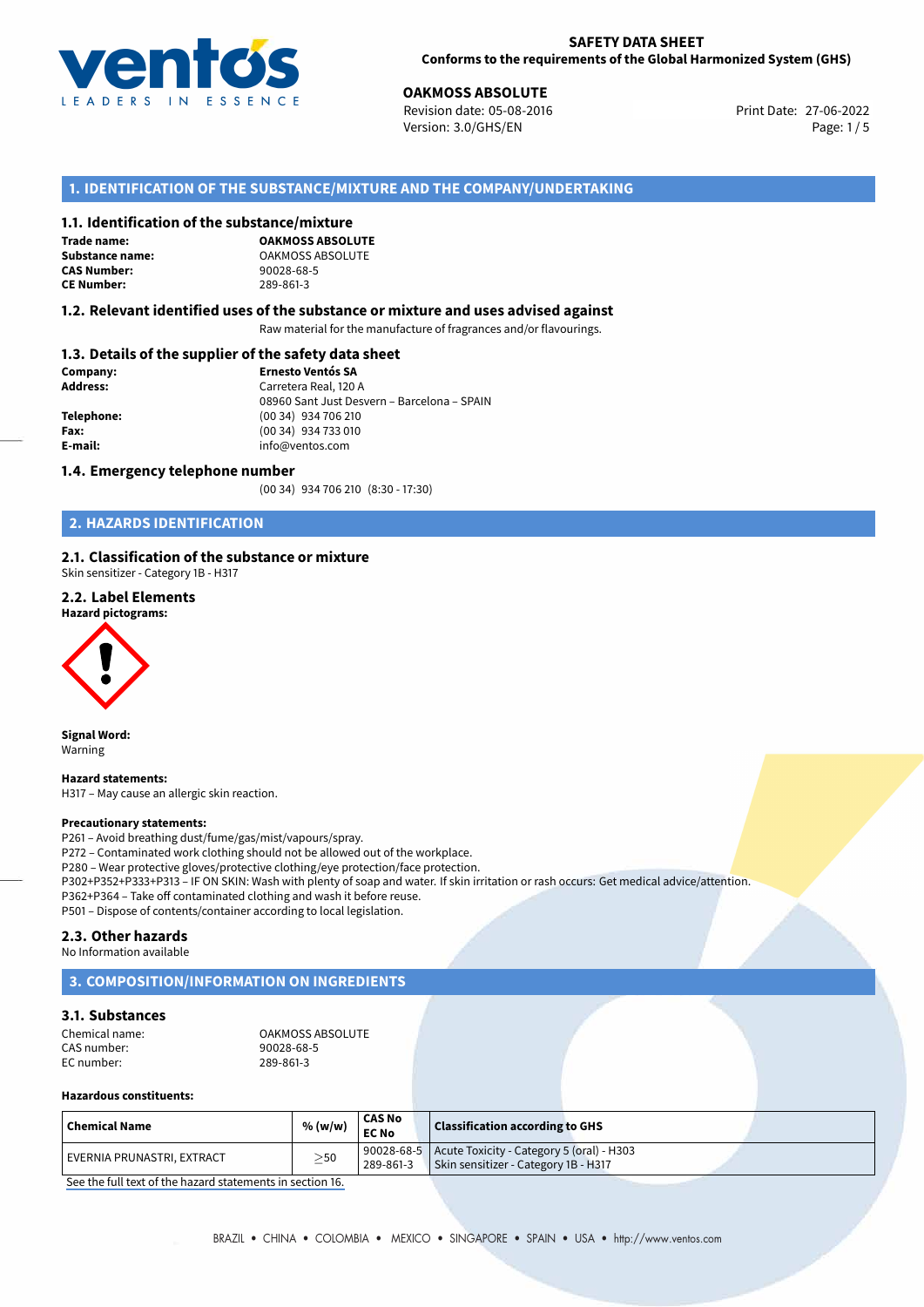

## **SAFETY DATA SHEET Conforms to the requirements of the Global Harmonized System (GHS)**

27-06-2022 **OAKMOSS ABSOLUTE** Revision date: 05-08-2016 Print Date: Version: 3.0/GHS/EN Page: 2 / 5

# **3.2. Mixtures**

Not applicable

# **4. FIRST-AID MEASURES**

# **4.1. Description of necessary first aid measures**

| Ingestion:    | Rinse mouth with water.                                                                                               |
|---------------|-----------------------------------------------------------------------------------------------------------------------|
|               | Obtain medical advice.                                                                                                |
|               | Keep at rest. Do not induce vomiting.                                                                                 |
| Eye contact:  | In case of contact with eyes, rinse immediately with plenty of water for at least 15 minutes and seek medical advice. |
| Inhalation:   | Remove person to fresh air and keep at rest.                                                                          |
|               | Seek immediate medical advice.                                                                                        |
| Skin contact: | Take off immediately all contaminated clothing.                                                                       |
|               | Thoroughly wash affected skin with soap and water.                                                                    |
|               | Seek medical attention if symptoms persist.                                                                           |
|               |                                                                                                                       |

# **4.2. Most important symptoms and effects, both acute and delayed**

No information available.

# **4.3. Indication of any immediate medical attention and special treatment needed**

No information available.

# **5. FIRE-FIGHTING MEASURES**

# **5.1. Extinguishing Media**

Water spray, carbon dioxide, dry chemical powder or appropriate foam. For safety reasons do not use full water jet.

## **5.2. Special hazards arising from the substance or mixture**

Known or Anticipated Hazardous Products of Combustion: Emits toxic fumes under fire conditions.

## **5.3. Advice for firefighters**

High temperatures can lead to high pressures inside closed containers. Avoid inhalation of vapors that are created. Use appropriate respiratory protection. Do not allow spillage of fire to be poured into drains or watercourses. Wear self-contained breathing apparatus and protective clothing.

# **6. ACCIDENTAL RELEASE MEASURES**

## **6.1. Personal precautions, protective equipment and emergency procedures**

Evacuate surronding areas. Ensure adequate ventilation. Keep unnecessary and unprotected personnel from entering. Do not breathe vapor/spray. Avoid contact with skin and eyes. Information regarding personal protective measures: see section 8.

## **6.2. Environmental precautions**

To avoid possible contamination of the environment, do not discharge into any drains, surface waters or groundwaters.

## **6.3. Methods and materials for containment and cleaning up**

Cover with an inert, inorganic, non-combustible absorbent material (e.g. dry-lime, sand, soda ash). Place in covered containers using non-sparking tools and transport outdoors. Avoid open flames or sources of ignition (e.g. pilot lights on gas hot water heater). Ventilate area and wash spill site after material pickup is complete.

# **6.4. Reference to other sections**

Information regarding exposure controls, personal protection and disposal considerations can be found in sections 8 and 13.

# **7. HANDLING AND STORAGE**

# **7.1. Precautions for safe handling**

Do not store or handle this material near food or drinking water. Do not smoke. Avoid contact with the eyes, skin and clothing. Wear protective clothing and use glasses. Observe the rules of safety and hygiene at work. Keep in the original container or an alternative made from a compatible material.

# **7.2. Conditions for safe storage, including any incompatibilities**

Store in tightly closed and preferably full containers in a cool, dry and ventilated area, protected from light. Keep away from sources of ignition (e.g. hot surfaces, sparks, flame and static discharges). Keep away from incompatible materials (see section 10).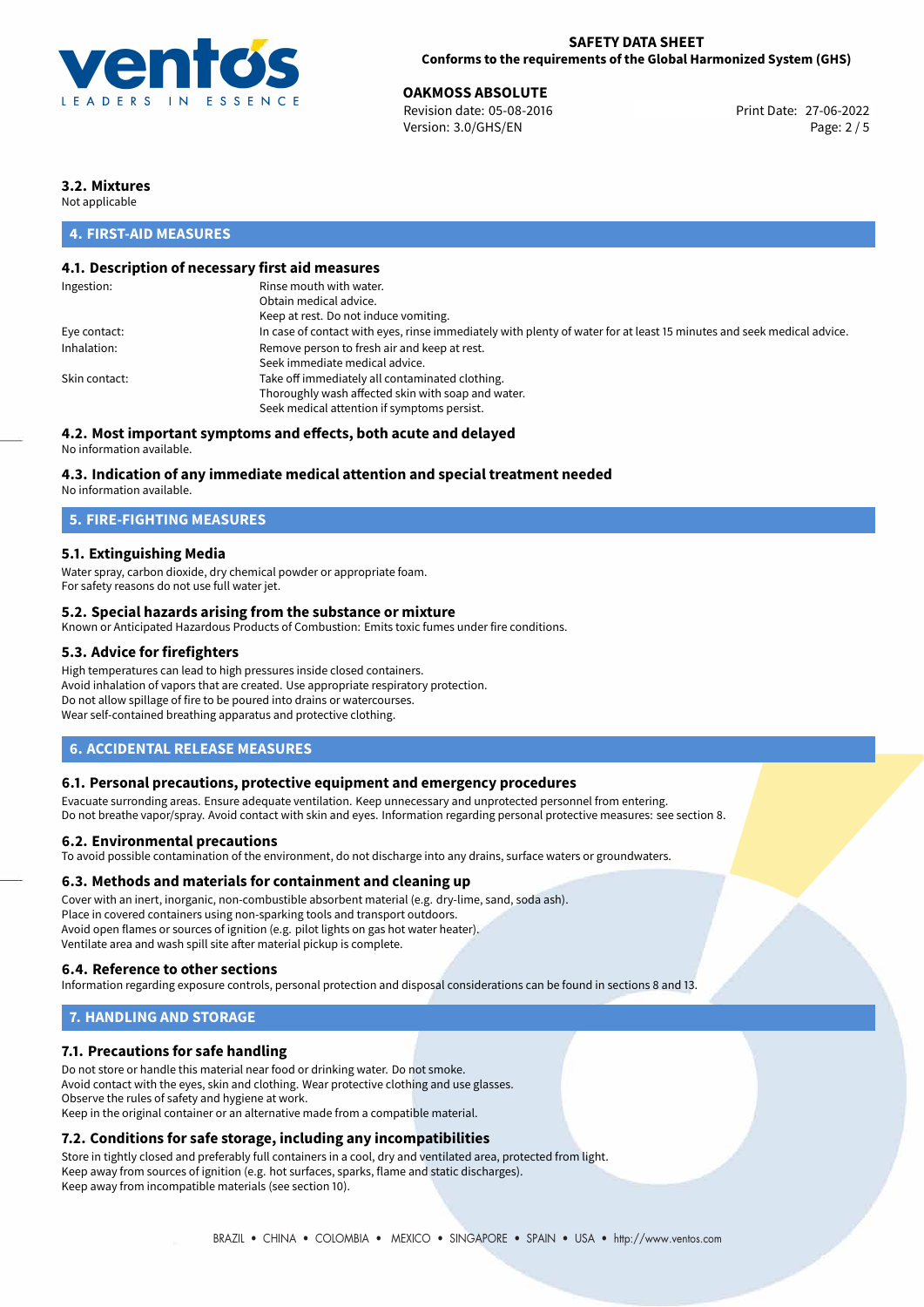

27-06-2022 **OAKMOSS ABSOLUTE** Revision date: 05-08-2016 Print Date: Version: 3.0/GHS/EN Page: 3 / 5

# **7.3. Specific end use(s)**

No information available.

# **8. EXPOSURE CONTROLS AND PERSONAL PROTECTION**

# **8.1. Control parameters**

Components with occupational exposure limits: None known.

## **8.2. Exposure controls**

Measures should be taken to prevent materials from being splashed into the body. Provide adequate ventilation, according to the conditions of use. Use a mechanical exhaust if required.

## **8.3. Individual protection measures, such as personal protective equipment**

acceptable levels.

| Chemical safety goggles are recommended. Wash contaminated goggles before reuse.                                                      |
|---------------------------------------------------------------------------------------------------------------------------------------|
| Chemical-resistant gloves are recommended. Wash contaminated gloves before reuse.                                                     |
| Personal protective equipment for the body should be selected based on the task being performed and the risks<br>involved.            |
| In case of insufficient ventilation, use suitable respiratory equipment.                                                              |
| Emissions from ventilation or process equipment should be checked to ensure they comply with environmental<br>protection legislation. |
| In some cases, filters or engineering modifications to the process equipment will be necessary to reduce emissions to                 |
|                                                                                                                                       |

# **9. PHYSICAL AND CHEMICAL PROPERTIES**

# **9.1. Information on basic physical and chemical properties**

| Appearance:                            | Liquid/solid         |
|----------------------------------------|----------------------|
| Colour:                                | Conforms to standard |
| Odour:                                 | Conforms to standard |
| Odour theshold:                        | Not determined       |
| pH:                                    | Not determined       |
| Melting point/freezing point:          | Not determined       |
| Boling point/boiling range:            | Not determined       |
| Flash point:                           | $94^{\circ}$ C       |
| Evaporation rate:                      | Not determined       |
| Flammability:                          | Not determined       |
| Lower flammability/Explosive limit:    | Not determined       |
| Upper flammability/Explosive limit:    | Not determined       |
| Vapour pressure:                       | Not determined       |
| Vapour Density:                        | Not determined       |
| Density:                               | Not determined       |
| Relative density:                      | Not determined       |
| Water solubility:                      | Not determined       |
| Solubility in other solvents:          | Not determined       |
| Partition coefficient n-octanol/water: | Not determined       |
| Auto-ignition temperature:             | Not determined       |
| Decomposition temperature:             | Not determined       |
| Viscosity, dynamic:                    | Not determined       |
| Viscosity, kinematic:                  | Not determined       |
| Explosive properties:                  | Not determined       |
| Oxidising properties:                  | Not determined       |
|                                        |                      |

# **10. STABILITY AND REACTIVITY**

# **10.1. Reactivity**

No hazardous reactions if stored and handled as prescribed/indicated.

## **10.2. Chemical stability**

The product is stable if stored and handled as prescribed/indicated.

## **10.3. Possibility of hazardous reactions**

No hazardous reactions if stored and handled as prescribed/indicated.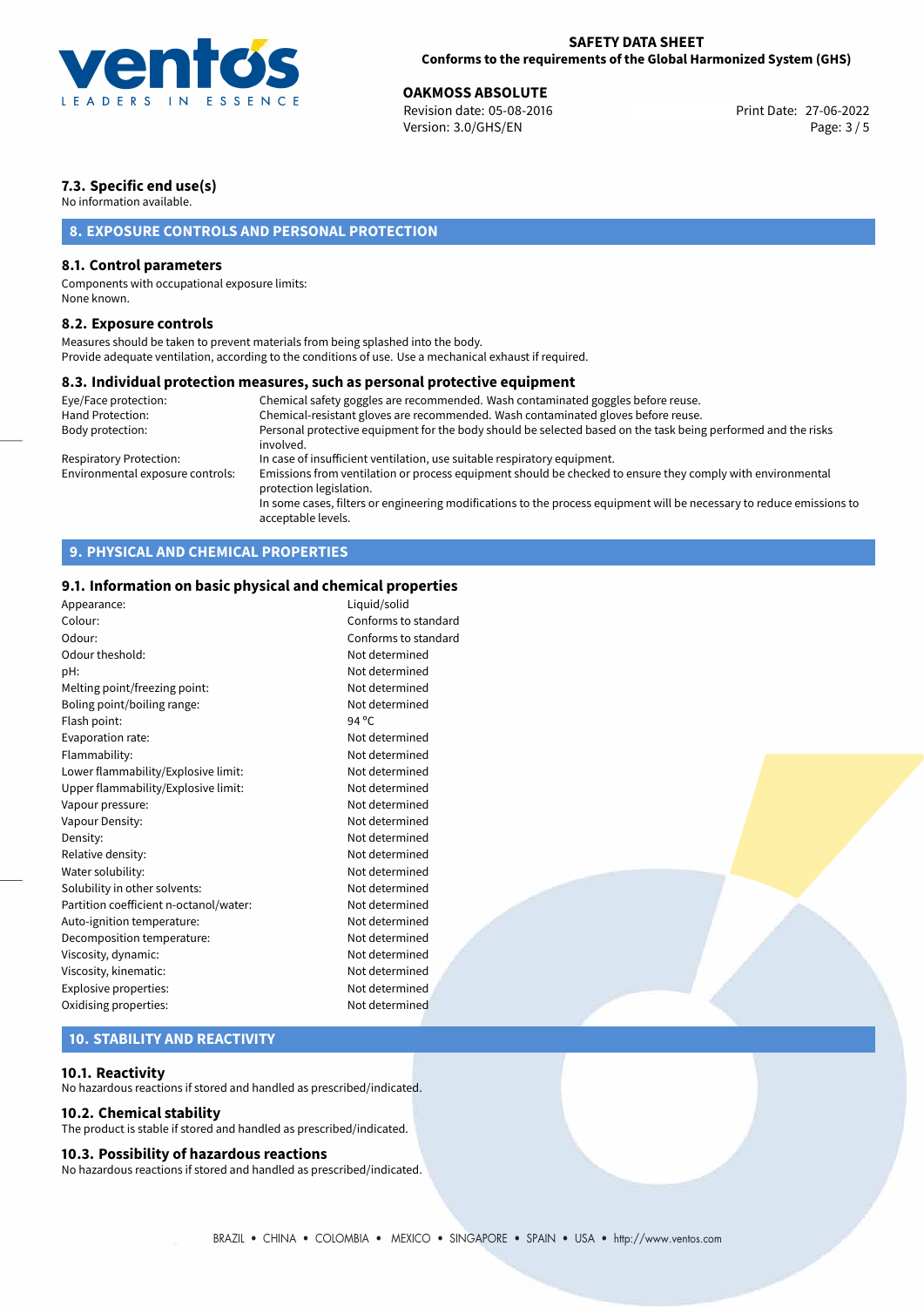

27-06-2022 **OAKMOSS ABSOLUTE** Revision date: 05-08-2016 Print Date: Version: 3.0/GHS/EN Page: 4 / 5

# **10.4. Conditions to Avoid**

Conditions to Avoid: Excessive heat, flame or other ignition sources.

## **10.5. Incompatible materials**

Avoid contact with strong acids and bases and oxidizing agents.

## **10.6. Hazardous decomposition products**

During combustion may form carbon monoxide and unidentified organic compounds.

# **11. TOXICOLOGICAL INFORMATION**

| <b>Acute toxicity</b>                    | Based on the data available, the criteria for classification are not met. |  |  |
|------------------------------------------|---------------------------------------------------------------------------|--|--|
| <b>Skin corrosion/irritation</b>         | Based on the data available, the criteria for classification are not met. |  |  |
| Serious eye damage/irritation            | Based on the data available, the criteria for classification are not met. |  |  |
| <b>Respiratory or skin sensitisation</b> | May cause an allergic skin reaction.                                      |  |  |
| <b>Germ cell mutagenicity</b>            | Based on the data available, the criteria for classification are not met. |  |  |
| Carcinogenicity                          | Based on the data available, the criteria for classification are not met. |  |  |
| <b>Reproductive toxicity</b>             | Based on the data available, the criteria for classification are not met. |  |  |
| <b>STOT-single exposure</b>              | Based on the data available, the criteria for classification are not met. |  |  |
| STOT-repeated exposure                   | Based on the data available, the criteria for classification are not met. |  |  |
| <b>Aspiration hazard</b>                 | Based on the data available, the criteria for classification are not met. |  |  |

# **12. ECOLOGICAL INFORMATION**

## **12.1. Toxicity**

### **Assessment:**

Based on the data available, the criteria for classification are not met. **Experimental/calculated data:** No information available.

## **12.2. Degradability**

No information available.

## **12.3. Bioaccumulative potential**

No information available.

# **12.4. Soil mobility**

No information available.

## **12.5. Other adverse effects**

See also sections 6, 7, 13 and 15 Do not allow to get into waste water or waterways.

# **13. DISPOSAL CONSIDERATIONS**

## **13.1. Waste treatment methods**

Dispose of in accordance with national and local environmental regulations.

# **14. TRANSPORT INFORMATION**

|                                  | <b>ADR/RID/ADN</b>                |  | <b>IMDG</b>                       |  | <b>IATA-ICAO</b>                  |  |
|----------------------------------|-----------------------------------|--|-----------------------------------|--|-----------------------------------|--|
| 14.1. UN Number                  | Not classified as hazardous goods |  | Not classified as hazardous goods |  | Not classified as hazardous goods |  |
| 14.2. UN Proper Shipping Name    | Not applicable                    |  | Not applicable                    |  | Not applicable                    |  |
| 14.3. Transport Hazard Class(es) | Not applicable                    |  | Not applicable                    |  | Not applicable                    |  |
| 14.4. Packing Group              | Not applicable                    |  | Not applicable                    |  | Not applicable                    |  |
| 14.5. Environmental hazards      | No                                |  | <b>No</b>                         |  | No                                |  |
| Additional information           |                                   |  |                                   |  |                                   |  |

## **14.6 Special precautions for user**

None known

# **14.7. Transport in bulk according to Annex II of MARPOL 73/78 and the IBC Code**

No information available